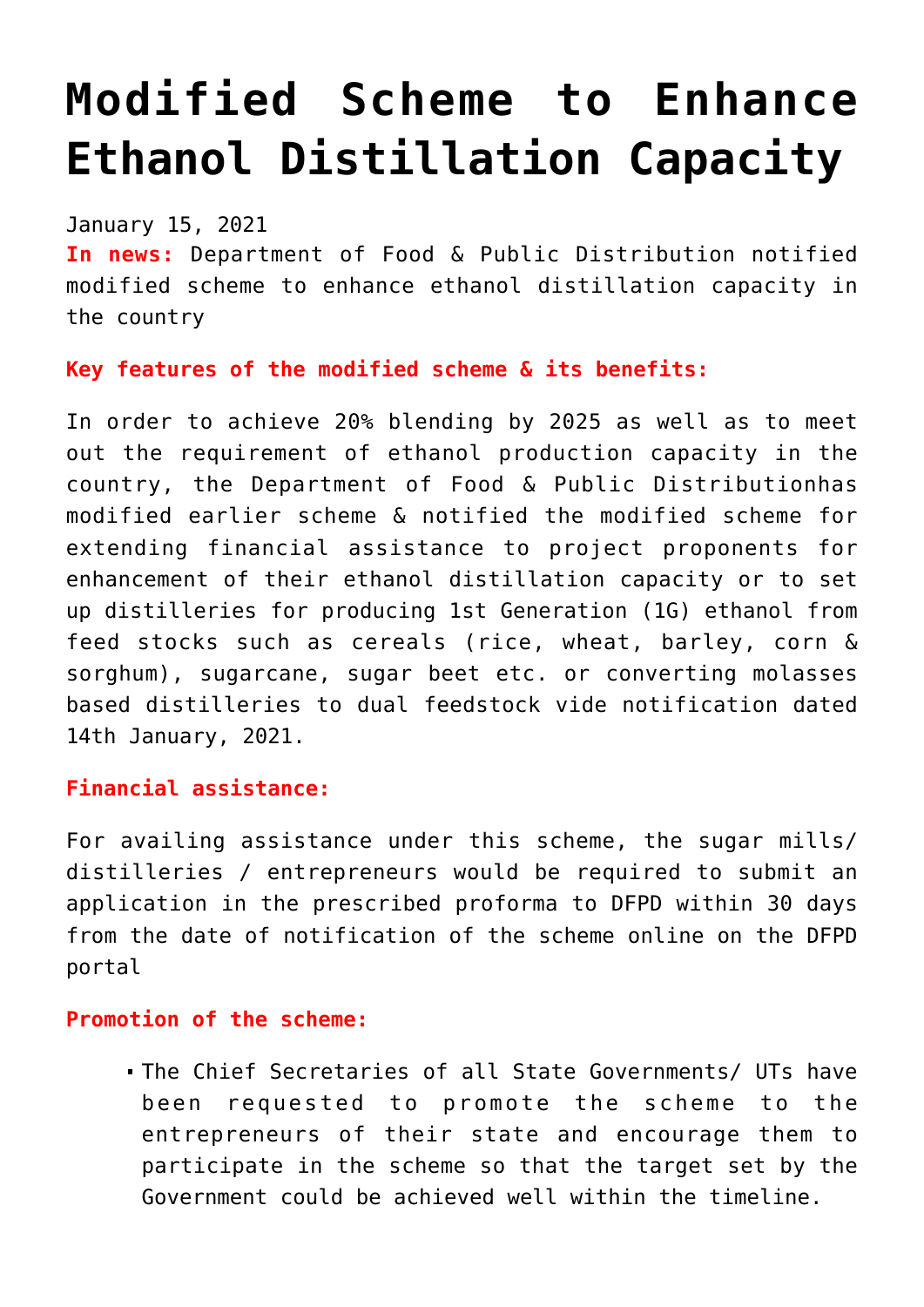- State Governments have also been requested to facilitate entrepreneurs in arranging land for the project, to get environment clearance at the earliest & in setting up of distilleries.
- Industry Associations have also been requested to promote the scheme and encourage their members to participate in the scheme.

**Interest subvention for distilleries:** 

Under the scheme , **Government would bear interest subvention for five years including one year moratorium against the loan availed by project proponents from banks @ 6% per annum or 50% of the rate of interest charged by banks** whichever is lower for setting up of new distilleries or expansion of existing distilleries or converting molasses based distilleries to dual feedstock.

This will bring an investment of about Rs. 40,000 crore. Due to upcoming investment in capacity addition / new distilleries, various new employment opportunities will be created in rural areas.

#### **Feedstock production of ethanol:**

For production of ethanol, there is sufficient availability of feed stocks; & Government has also fixed remunerative prices of ethanol derived from various feed stocks.

Moreover, OMCs being the assured buyer for ethanol has given comfort for purchase of ethanol from distilleries for next 10 years. As such the upcoming ethanol projects are viable.

#### **Ethanol blending target:**

The Government has a fixed target of 10% blending of fuel grade ethanol with petrol by 2022 & 20% blending by 2030.

It is expected that in the current ethanol supply year 2020-21, about 325 crore liters ethanol is likely to be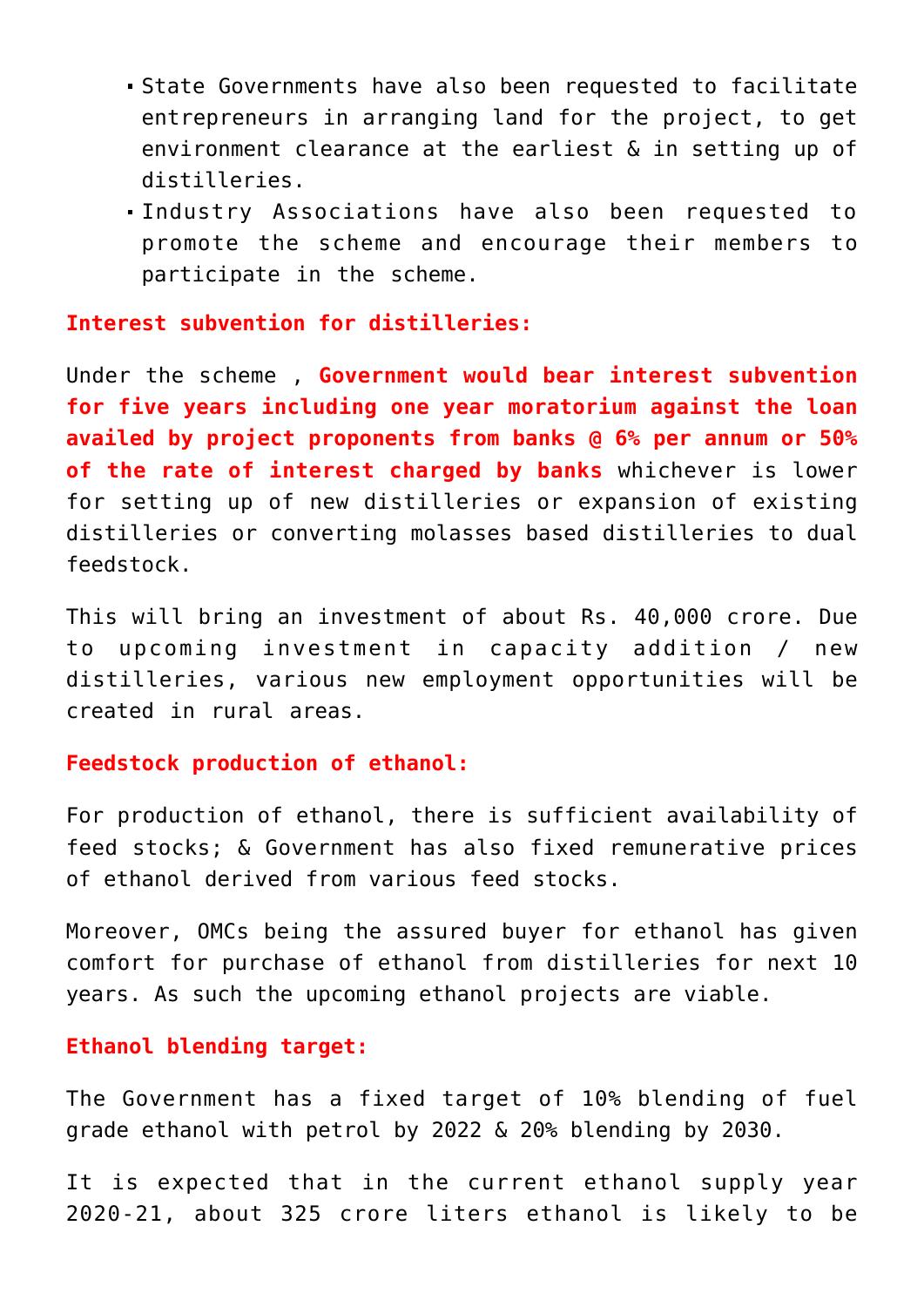supplied to OMCs to achieve 8.5 % blending levels.

It is likely that we will be achieving 10% blending target by 2022 with supply of 400 crore liters of ethanol.

**Preponement of the target of ethanol blending of with petrol by 2025:**

- Now it has been proposed to prepone the 20% blending of ethanol with petrol by 2025.
- To achieve 20 % blending by 2025 & to meet the requirement of chemical & other sectors, about 1200 crore liters of alcohol / ethanol would be required;
	- out of which 900 crore liters would be required to achieve 20% blending & 300 crore liters would be the requirement of chemical & other sectors.
	- Out of total requirement of 1200 crore liters, 700 crore liters is required to be supplied by sugar industry & another 500 crore liters need to be supplied by grain based distilleries.
	- To produce 700 crore liters of ethanol by sugar industry, about 60 Lakh Metric Tonne (LMT) of surplus sugar would be diverted to ethanol which would solve the problem of excess sugar, relieve sugar industry from the problem of storage of surplus sugar, & improve the revenue realization of sugar mills which will facilitate them in making timely payment of cane dues of sugarcane farmers.
	- To produce 500 crore liters of ethanol/alcohol from food grains, about 125 LMT of food grains would be utilized;
	- This extra consumption of surplus food grains would ultimately benefit the farmers as they will get better price for their produce and assured buyers; and thus will also increase the income of crores of farmers across the country.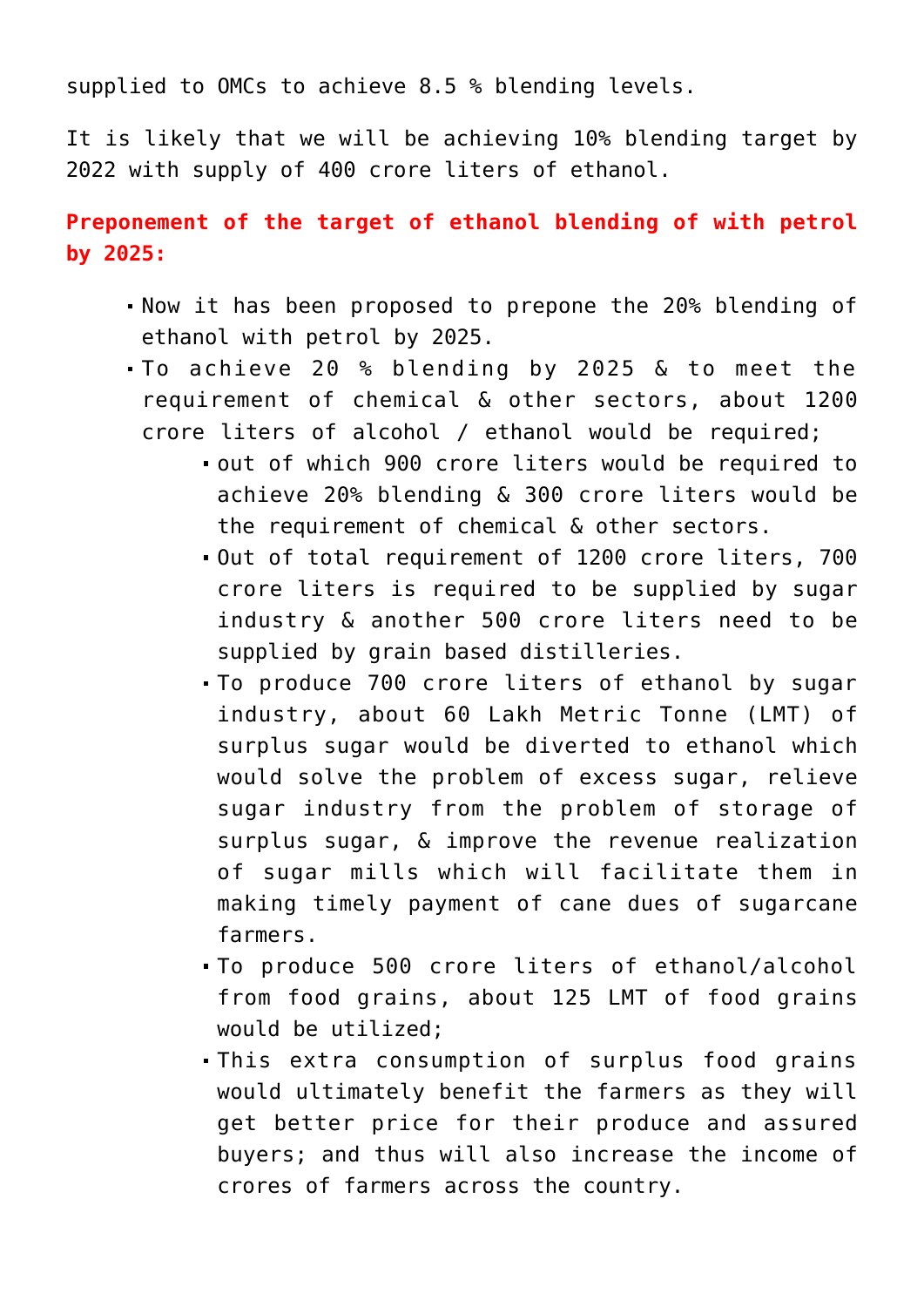### **Significance of the scheme:**

- This scheme would not only facilitate diversion of excess sugar to ethanol but would also encourage farmers to diversify their crops to cultivate particularly maize/corn which needs lesser water compared to sugarcane and rice.
- It would enhance production of ethanol from various feed stocks thereby, facilitate in achieving blending targets of ethanol with petrol and would reduce import dependency on crude oil , thereby, realizing the goal of Atmanirbhar Bharat.
- It will also enhance income of farmers as setting up of new distilleries would not only increase demand of their crops but would assure farmers of getting better price for their crops.
- Sugarcane and ethanol is produced mainly in three states viz Uttar Pradesh, Maharashtra and Karnataka. Transporting ethanol to far flung States from these three states involves huge transportation cost.
- By bringing new grain based distilleries in the entire country would result in distributed production of ethanol and would save a lot of transportation cost and thus prevent delays in meeting the blending target & would benefit the farmers across the country.

#### **Other measures by the government:**

With a view of support sugar sector and in the interest of sugarcane farmers, the Government has also allowed production of ethanol from B-Heavy Molasses, sugarcane juice, sugar syrup and sugar; and has been fixing the remunerative ex-mill price of ethanol derived from C-heavy molasses, B-heavy molasses and ethanol derived from sugarcane juice/ sugar/ sugar syrup for ethanol season.

To increase production of fuel grade ethanol, Govt. is also encouraging distilleries to produce ethanol from maize; & rice